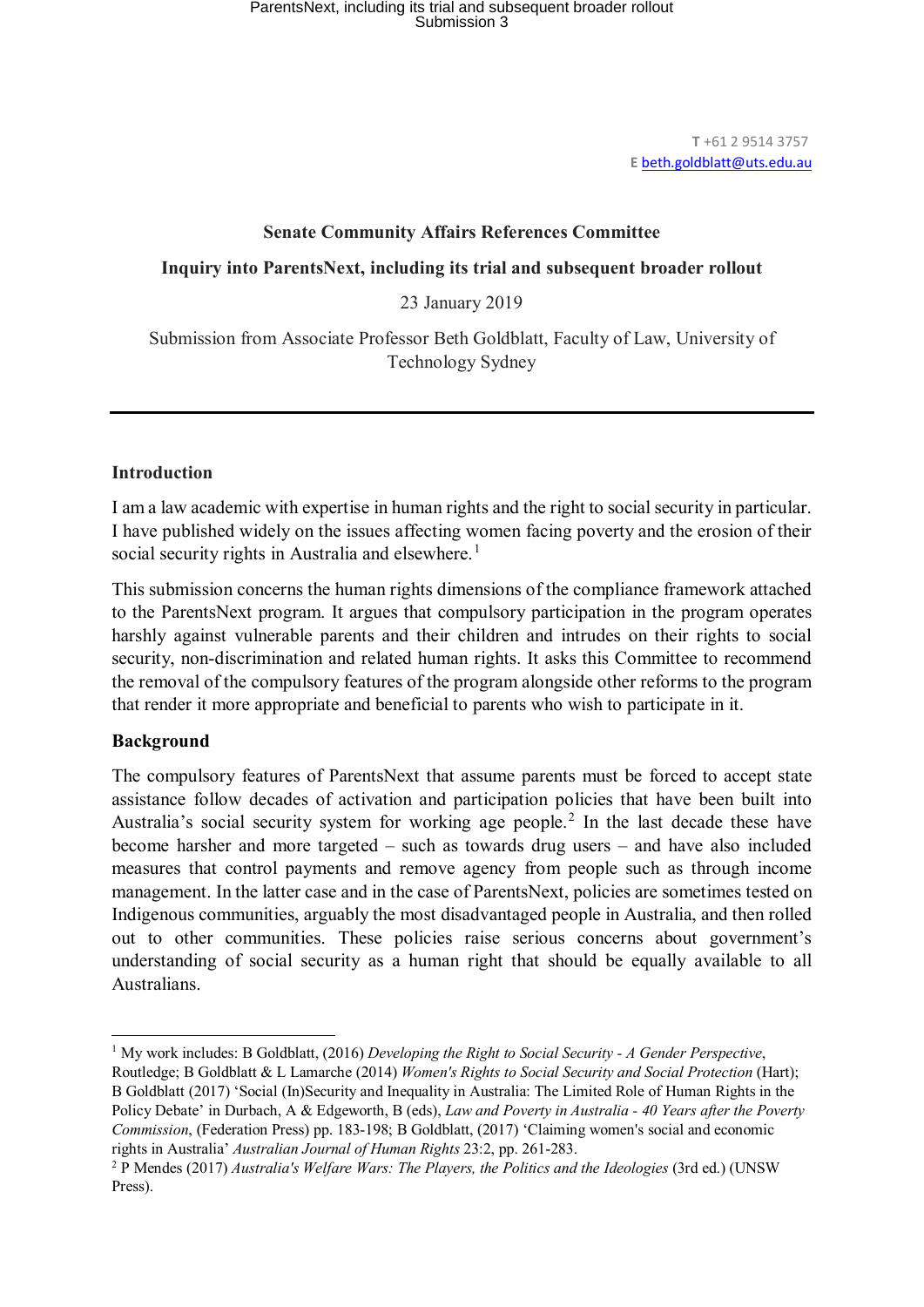# **Human Rights Concerns**

The Minister's Explanatory Statement<sup>[3](#page-1-0)</sup> when introducing *Social Security (Parenting payment*) *participation requirements – classes of persons) Instrument 2018 (No. 1)* which expanded the compliance framework of the *Social Security Act* 1991 (s500(2)) to ParentsNext also contains a human rights compatibility statement.<sup>[4](#page-1-1)</sup> It concludes that the new law is compatible with human rights since:<sup>[5](#page-1-2)</sup>

It promotes the right to work, the right to education, and the rights of the child. To the extent that it limits rights to social security and an adequate standard of living, or the right to equality and non-discrimination, those limitations are for a legitimate objective, have a rational connection to achieving the objective, and are reasonable, necessary and proportionate to achieve the objective. That objective is to assist parents with young children to identify their education and employment goals and to attain these goals by participating in activities and connecting to relevant local services.

Although such human rights compatibility issues are normally scrutinised by the Parliamentary Joint Committee on Human Rights, it is arguably important for this Inquiry to also consider the human rights implications of the program within a general consideration of its appropriateness and adequacy. Human rights are not the preserve of one committee of Parliament alone and Australia's international human rights obligations should be a central consideration in the work of the whole of Parliament.

I agree with the Minister's statement that the legislation introducing compliance requirements to ParentsNext limit the rights to social security and an adequate standard of living and the right to equality and non-discrimination as set out in the International Covenant on Economic, Social and Cultural Rights (ICESCR) and other treaties to which Australia is a party. I do not agree that such limitations are justifiable (ie: reasonable, proportionate, rationally connected to the objective or serving a legitimate objective).

Conditional programs that can remove social security entitlements are suspect when viewed through a human rights lens. The right to social security is an entitlement provided by a society to its members who are in need due to a range of circumstances such as illness, disability, unemployment, old age and caring responsibilities. This right, as with others in the ICESCR, must be 'exercised without discrimination' including on the basis of sex, race, language and national or social origin. Social security conditions remove people's agency and assume that the poor are not capable of rational decision-making. Incentives to participate in government services should be used rather than measures that exclude people. Conditions can place unnecessary burdens and may be inappropriately designed. It is the obligation of the state to create services that assist people and withholding entitlements cannot be a correct response to the failings or inadequacies of government measures to solve social challenges.<sup>[6](#page-1-3)</sup>

The ParentsNext program as it is currently set up is discriminatory in its reach and impact on women, the overwhelming majority of participants. Women make up this majority due to the gender imbalance in child care responsibility in Australia and sole mothers and their

**<sup>.</sup>** <sup>3</sup> Dated 13/03/2018.

<span id="page-1-1"></span><span id="page-1-0"></span> $4$  At 7-12.

<span id="page-1-2"></span><sup>5</sup> At 12-13.

<span id="page-1-3"></span><sup>6</sup> Magdalena Sepúlveda and Carly Nyst (2012) *The Human Rights Approach to Social Protection* (Ministry for Foreign Affairs of Finland).